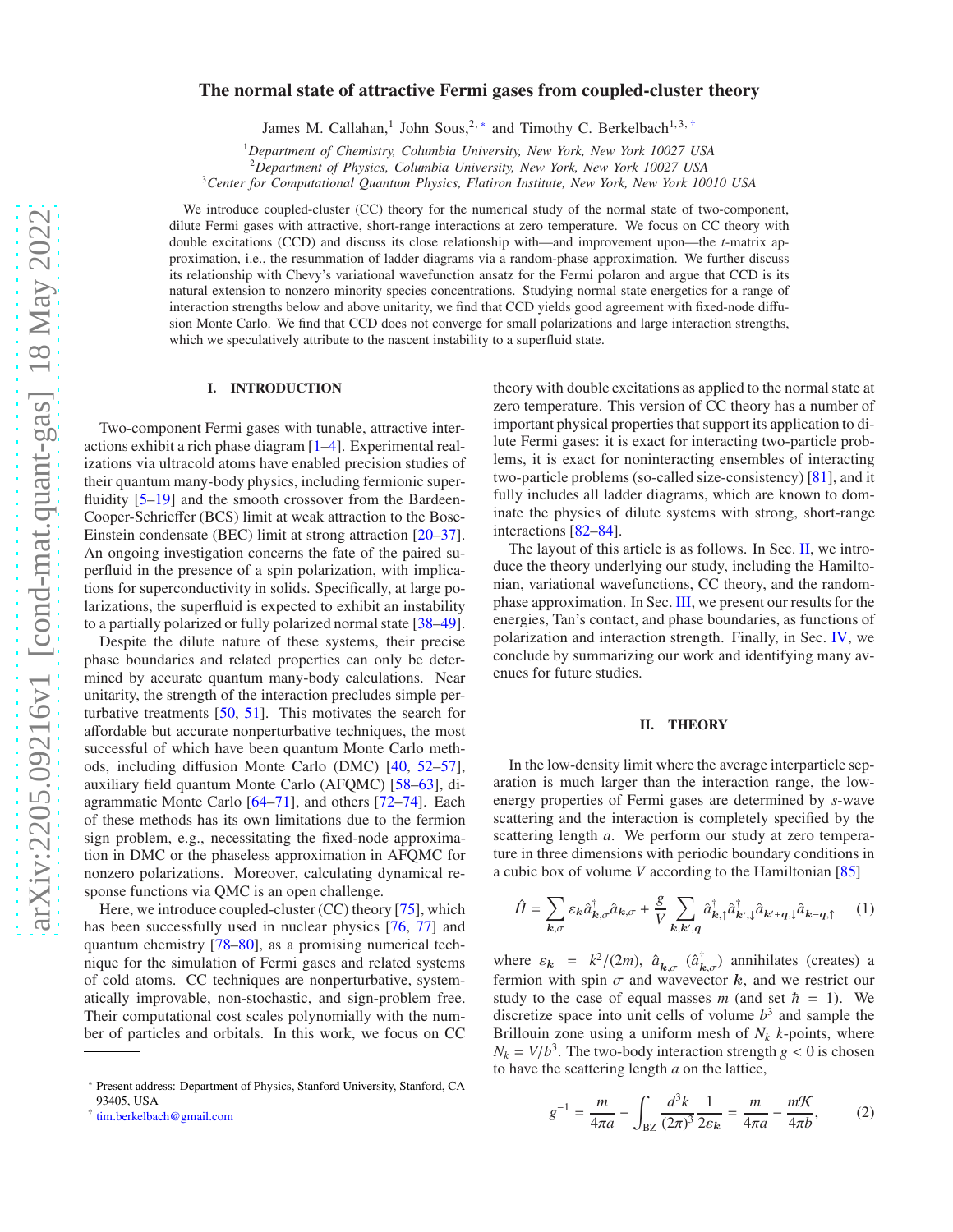where  $\mathcal{K} = 2.442$  749 for the quadratic dispersion used here [\[86](#page-5-25)[–89\]](#page-6-0). Continuum results are obtained in the limit  $N_k \rightarrow \infty$  with the particle number fixed.

We consider a partially polarized Fermi gas containing *N*<sup>↑</sup> majority particles and  $N_{\perp}$  minority particles in the box of volume *V*. In the above limits, the properties of the Fermi gas are universal and defined only by the dimensionless interaction strength  $1/k_{\text{F1}}a$  [\[2,](#page-4-4) [50](#page-5-5)], where  $k_{\text{F1}}$  is the Fermi wavevector of the majority particles. On the basis of the behavior at low minority spin concentrations  $x = N_{\perp}/N_{\uparrow}$ , the groundstate energy of the normal state has been parameterized by the form [\[40](#page-5-7), [52](#page-5-8), [90](#page-6-1)]

<span id="page-1-2"></span>
$$
E = \frac{3}{5} N_{\uparrow} \varepsilon_{\rm FT} \left( 1 - Ax + \frac{m}{m^*} x^{5/3} + F x^2 \right),\tag{3}
$$

where  $\varepsilon_{F\uparrow}$  is the Fermi energy of the majority particles and the parameters  $A$ ,  $m^*$ , and  $F$  depend on the interaction strength  $1/k_{\text{F}\uparrow}a$ . Specifically, *A* and  $m^*$  are the polaron binding energy and effective mass, respectively, while *F* quantifies the interactions between polaron quasiparticles.

Using a single determinant corresponding to a filled Fermi sea  $|0\rangle$  yields the energy

$$
E_0 = \langle 0|\hat{H}|0\rangle = \frac{3}{5}N_\uparrow \varepsilon_{\rm F\uparrow} \left(1 + x^{5/3}\right) + \frac{g}{V}N_\uparrow N_\downarrow, \tag{4}
$$

which is the sum of the non-interacting energy and the meanfield interaction energy; the latter vanishes in the continuum limit  $N_k \to \infty$ . Thus the non-interacting and mean-field theories predict  $A = F = 0$  and  $m^* = m$ .

Interaction effects can be accounted for by using a linear combination of determinants that are defined with respect to the filled Fermi sea. Such variational wavefunctions have been extensively used in the study of Fermi gases [\[91](#page-6-2)[–94](#page-6-3)]. Here we will consider the method of configuration interaction with double excitations (CID), with ground-state wavefunction  $|\Psi_0\rangle = (c_0 + \hat{C}_2)|0\rangle$ , where

$$
\hat{C}_2 = \sum_{k_1, k_1, q}^{\prime} c_{k_1 k_1} \hat{A}_{k_1 k_1 q}^{\dagger}, \qquad (5a)
$$

$$
\hat{A}_{\boldsymbol{k}_{\uparrow}\boldsymbol{k}_{\downarrow}\boldsymbol{q}}^{\dagger} = \hat{a}_{\boldsymbol{k}_{\uparrow}+\boldsymbol{q}_{\uparrow}}^{\dagger} \hat{a}_{\boldsymbol{k}_{\downarrow}-\boldsymbol{q}_{\uparrow}\downarrow}^{\dagger} \hat{a}_{\boldsymbol{k}_{\downarrow},\downarrow} \hat{a}_{\boldsymbol{k}_{\uparrow},\uparrow}, \tag{5b}
$$

and the primed summation requires that  $k_{\sigma} < k_{\text{F}\sigma}$ ,  $|k_{\uparrow} + q| >$  $k_{\text{F}\uparrow}$ , and  $|\mathbf{k}_{\downarrow} - \mathbf{q}| > k_{\text{F}\downarrow}$ . The  $\hat{C}_2$  operator thus creates all possible momentum-conserving double excitations (two particles and two holes), with one excitation for each spin type. Although CID (and CCD as we discuss below) can also include same-spin double excitations, our numerical testing showed no significant difference and so we exclude them in all results that follow. For a normalized wavefunction, the variational CID energy is

$$
E = \langle \Psi_0 | \hat{H} | \Psi_0 \rangle = E_0 + \frac{g}{V} \sum_{k_1 k_1 q}^{\prime} c_{k_1 k_1 q}.
$$
 (6)

In the limit of a single minority atom interacting with a sea of majority atoms (i.e., the Fermi polaron problem), the CID

wavefunction above is the same as Chevy's ansatz [\[85](#page-5-24), [95](#page-6-4)], which provides remarkably accurate energetics even in the limit of strong interactions. For example, at unitarity, Chevy's ansatz gives a polaron energy of  $E_p \approx -0.6066 \varepsilon_{F\uparrow}$ , which is extremely close to the diagrammatic Monte Carlo energy of  $E_p \approx -0.6157 \varepsilon_{F\uparrow}$  [\[66,](#page-5-26) [71\]](#page-5-13). Configuration interaction calculations are systematically improvable by considering additional particle-hole excitations, as was done in Ref. [96.](#page-6-5) In quantum chemistry, such calculations would be described as configuration interaction with double, triple, quadruple, etc. excitations (CIDT, CIDTQ, etc.).

In principle, such variational wavefunctions can be straightforwardly applied to partially polarized Fermi gases with nonzero minority spin concentrations *x*, as studied here. However, as is well-known in the quantum chemistry community, such variational wavefunctions lack the important property of size-extensivity,  $E(N) \propto N$ , or the closely related property of size-consistency, which can be traced to the inclusion of unlinked diagrams in a diagrammatic expansion of their total energies [\[79,](#page-5-27) [80](#page-5-20), [97,](#page-6-6) [98](#page-6-7)]. Therefore, energies obtained from truncated CI expansions are expected to deteriorate for systems with increasing numbers of particles. Unfortunately, this behavior makes it inappropriate to extend Chevy's simple but successful wavefunction ansatz to partially polarized Fermi gases, which we demonstrate numerically in this work (*vide infra*).

One of the most successful size-extensive theories of quantum many-body systems is coupled-cluster theory, which can be truncated after any number of particle-hole excitations, analogous to the variational CI wavefunctions discussed above. For example, the (right-hand) wavefunction used in coupled-cluster theory with double excitations (CCD) is  $|\Psi_0\rangle = e^{\hat{T}_2} |0\rangle$ , where

$$
\hat{T}_2 = \sum_{k_{\uparrow}, k_{\downarrow}q}^{\prime} t_{k_{\uparrow}k_{\downarrow}q} \hat{A}_{k_{\uparrow}k_{\downarrow}q}^{\dagger} \tag{7}
$$

The amplitudes  $t_{k_1k_1q}$  are determined to satisfy the nonlinear CCD equations

<span id="page-1-0"></span>
$$
0 = \langle 0 | \hat{A}_{\mathbf{k}_1 \mathbf{k}_1 \mathbf{q}} e^{-\hat{T}_2} \hat{H} e^{\hat{T}_2} | 0 \rangle \tag{8}
$$

from which the energy is evaluated as

<span id="page-1-1"></span>
$$
E = \langle 0|e^{-\hat{T}_2}\hat{H}e^{\hat{T}_2}|0\rangle = E_0 + \frac{g}{V} \sum_{k_{\uparrow}k_{\downarrow}q}^{\prime} t_{k_{\uparrow}k_{\downarrow}q}.
$$
 (9)

For the uniform systems studied here, the memory cost of CCD is  $O(N_1N_1N_k)$  and the computational cost of iteratively solving Eqs. [\(8\)](#page-1-0) is  $O(N_1N_\downarrow N_k^2)$ .

The CCD energy [\(9\)](#page-1-1) is nonvariational because  $\hat{T}_2^{\dagger}$  $\frac{1}{2}$  ≠  $-\hat{T}_2$ . Rather, CCD is an infinite order perturbation theory. To lowest order in *g*, the *t*-amplitudes are given by

$$
t_{k_{\uparrow}k_{\downarrow}q} = \frac{g}{V} \left( \varepsilon_{k_{\uparrow}+q} + \varepsilon_{k_{\downarrow}-q} - \varepsilon_{k_{\downarrow}} - \varepsilon_{k_{\uparrow}} \right)^{-1}, \qquad (10)
$$

which, together with Eq. [\(9\)](#page-1-1), just gives the second-order perturbation theory energy. This perturbative energy expression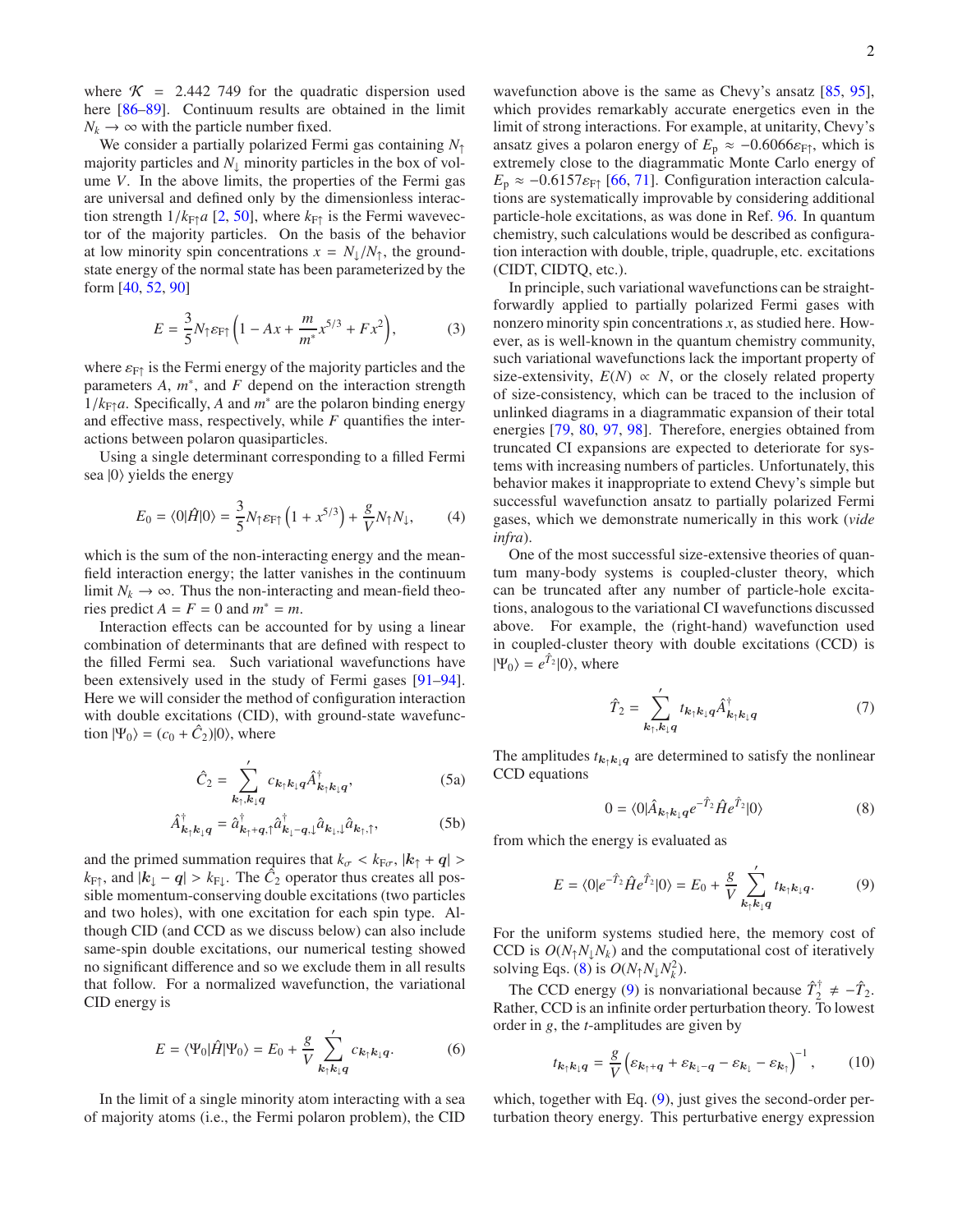

<span id="page-2-1"></span>FIG. 1. Energetics of the normal state of attractive Fermi gases over a range of spin polarizations and interaction strengths. (a)-(d) Total energy (scaled by the non-interacting energy of the spin-up particles) as a function of the concentration of minority spin-down particles at respective interaction strengths of  $1/k_{\text{F1}}a = -0.5, 0, 0.2, 0.4$ . Our continuum predictions from CID (crosses), CCD (circles), and ppRPA (plusses) are compared with FN-DMC results (squares) from Ref. [40.](#page-5-7) As a guide, solid black lines give the total energy in the absence of two-body interactions. The green shaded region indicates the range of one-parameter fits for the interaction parameter *F* using Eq. [3,](#page-1-2) as detailed in the text. (e) Comparison between *F* calculated for CCD and FN-DMC results, compared to the analytic result of Ref. [90](#page-6-1). Error bars indicate two standard deviations of the *F* parameter fit.

was used to provide a picture of interacting Fermi polarons in Ref. [90](#page-6-1).

The full CCD energy contains all ring diagrams, ladder diagrams, and mixtures of rings and ladders—all with their exchange counterparts, resulting in a properly fermionic theory [\[84](#page-5-23)]. Ladder diagrams are known to be important at low densities and such a restricted theory is equivalent to a non-self-consistent *t*-matrix approximation, also known as the particle-particle random-phase approximation (ppRPA) [\[82,](#page-5-22) [83,](#page-5-28) [99](#page-6-8)[–101\]](#page-6-9). This ppRPA energy can be obtained as an approximation to CCD, by only including a subset of the terms in Eqs. [\(8\)](#page-1-0). Such *t*-matrix or ppRPA approaches have been extensively used in the study of dilute Fermi gases [\[102](#page-6-10)– [109](#page-6-11)], but their quantitative accuracy is largely confined to the regime of very weak attractions. In the next section, we show that the richer diagrammatic content of CCD leads to results with significantly greater quantitative accuracy.

## <span id="page-2-0"></span>III. RESULTS

### A. Ground-State Energy

We have applied CCD, CID, and ppRPA to the Hamilto-nian [\(1\)](#page-0-3) for several values of  $x = N_{\perp}/N_{\uparrow}$ . To avoid breaking spatial symmetries in the Fermi sea determinant, we limit our calculations to closed shell configurations with  $N_{\sigma}$  = 1, 7, 19, 27, 33. To obtain continuum predictions, we performed calculations using two different mesh sizes *N<sup>k</sup>* and extrapolated the energies to  $N_k \to \infty$ , assuming  $N_k^{-1/3}$  con-vergence [\[89,](#page-6-0) [110\]](#page-6-12). For CID, we used  $N_k = 8^3, 10^3$ ; while for CCD and ppRPA, we used  $N_k = 10^3, 12^3$ .

The Fermi polaron problem is defined by the choice  $N_{\perp} = 1$ and  $N_{\uparrow} \rightarrow \infty$ , i.e.,  $x \rightarrow 0$ . For this problem, with all values of  $N_{\uparrow}$  and  $N_k$ , we find that CCD and CID give numerically identical results, which are therefore identical to those of Chevy's ansatz [\[85](#page-5-24), [95](#page-6-4)] in the appropriate limits. Despite their different physical content, CID and CCD are equivalent for the polaron problem: neither include triple excitations involving one spin-down and two spin-up particles, which are responsible for the majority of the energy difference between Chevy's ansatz and diagrammatic Monte Carlo results [\[96\]](#page-6-5). At polarizations away from the polaron limit, the equivalence between CID and CCD no longer holds, which will be the main focus of our work.

In Figs.  $1(a)-(d)$  $1(a)-(d)$ , we show the total energies as a function of *x* for four values of the interaction strength,  $1/k_{\text{F}\uparrow}a$  =  $-0.5, 0, 0.2, 0.4$ , where  $1/k_{\text{F}\uparrow}a = 0$  corresponds to unitarity. For the latter three values of the interaction strength, we also compared to fixed-node DMC from Ref. [40.](#page-5-7) Although the CCD procedure does not always converge at large *g* or *x* (see below), our CCD results agree very well with DMC results.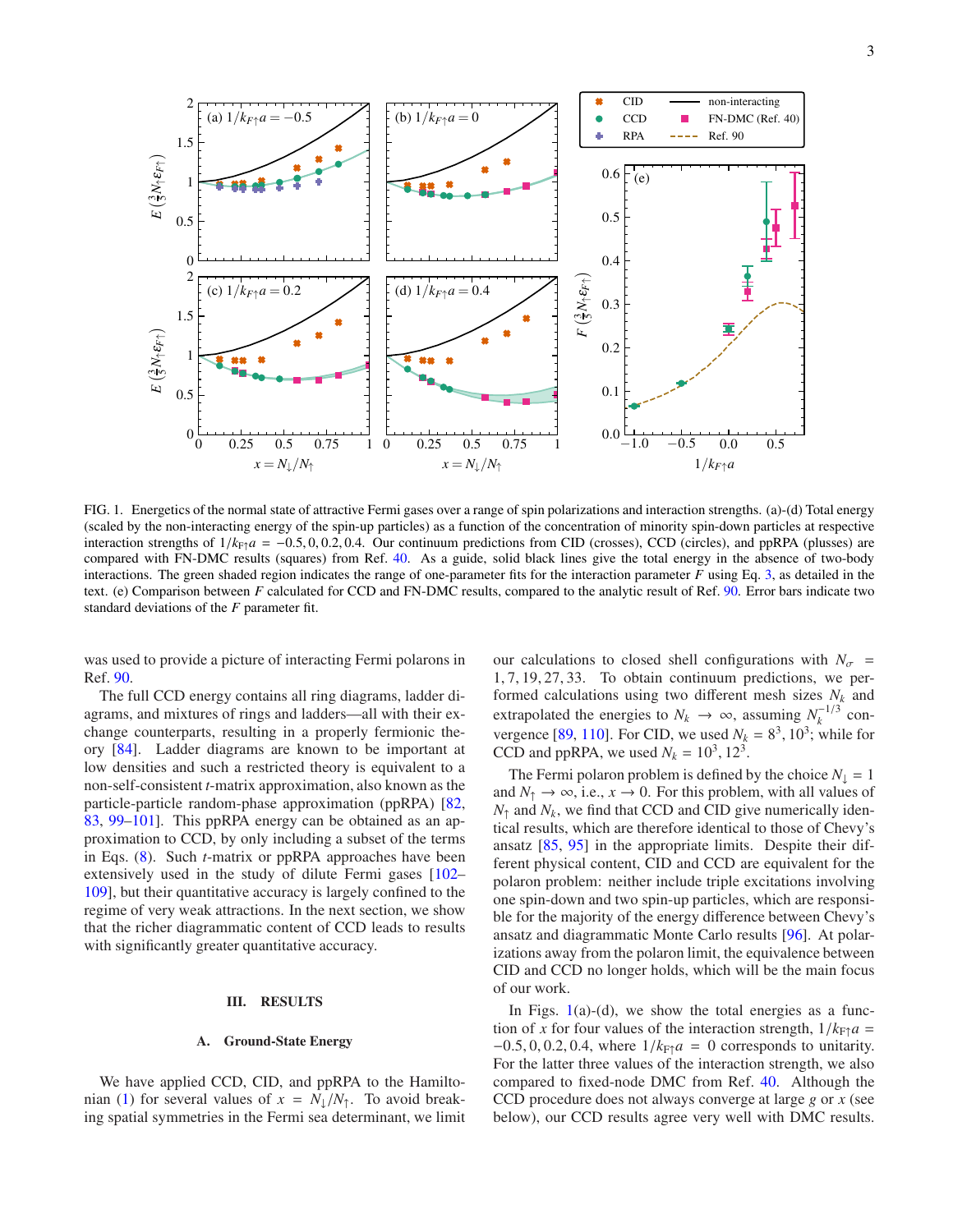

<span id="page-3-0"></span>FIG. 2. Universal contact as a function of the interaction parameter  $1/k_{\text{F}\uparrow}a$  at  $x = 27/57$ , 19/57, 7/57 (top-to-bottom). Grey (solid, dashed, and dashed-dotted, top-to-bottom) lines on the right give, to leading order in  $k_{F\uparrow}a$ , the BEC limit (at  $a \to 0^+$ ). Pink (solid, dashed, and dashed-dotted, top-to-bottom) lines come from the analytic, parametrized formulas of Ref. [42](#page-5-29) that were constructed to match FN-DMC results. Green circles, crosses, and plusses (top-tobottom) are calculated from our CCD data as described in the main text.

In contrast, the CID results do not, and overall they show a significantly smaller correlation energy, consistent with the method's lack of size-extensivity.

We fit our CCD results to the Landau-Pomeranchuk equation of state  $(3)$ . Because *A* and  $m^*$  can be extracted from the polaron problem, for which CCD gives results identical to Chevy's ansatz, we use the latter's parameters [\[66,](#page-5-26) [95\]](#page-6-4) and have only the interaction parameter *F* as a free parameter to be fit. In Fig. [1\(](#page-2-1)e), we show the extracted value of *F* over the full range of interaction strengths we studied. Since the overall fit is relatively insensitive to *F*, especially for lower values of *x* where CCD can converge more easily, we include error bars indicating two standard deviations from the fit value. The resulting range of fitted energy curves are plotted in Figs. [1\(](#page-2-1)a)- (d) as shaded regions along with the raw data. We have also carried out an identical fitting procedure to the FN-DMC results from Ref.  $40$  with  $x < 1$  using the same values of *A* and  $m^*$  for consistency. Within error bars, we find very good agreement between CCD and FN-DMC, indicating that both provide an accurate description of quasiparticle interactions. Finally, in Fig. [1\(](#page-2-1)e), we include results from Ref. [90,](#page-6-1) which argued that the interaction parameter *F* can be obtained from polaron properties via  $F = (5/9)(d\mu/d\varepsilon_{F\uparrow})^2$ , where  $\mu$  is the chemical potential of a single polaron. The agreement is good, especially in the weakly interacting BCS limit  $1/k_{\text{F}\uparrow} \rightarrow -\infty$ that is accurately described by lowest-order perturbation theory.

#### B. Tan's Contact Density

From our ground-state energy results, we can extract a system property called the contact density *C*, which has units of  $\left[\text{length}\right]^4$  and roughly measures how many pairs of opposite-



<span id="page-3-1"></span>FIG. 3. Phase diagram of CCD convergence, where the green circles give the maximum value of  $1/k_{\text{F}\uparrow}a$  for which CCD converged at each polarization. The pink dotted lines give the boundaries for the coexistence region of the partially polarized normal state with several superfluid states, as determined in Ref. [40](#page-5-7).

spin fermions are close together [\[2,](#page-4-4) [111\]](#page-6-13). In the universal limits of the Fermi gas, *C* can be determined via several different approaches via relations derived by Tan and subsequently expanded upon by others [\[111](#page-6-13)[–117\]](#page-6-14). For example, the contact density determines the tail of the momentum distribution via  $n(k) \sim C/k^4$ , and it can also be understood as the conjugate variable to the interaction strength and thus calculated by the derivative of the ground-state energy [\[41,](#page-5-30) [111,](#page-6-13) [118,](#page-6-15) [119\]](#page-6-16),

$$
\frac{C}{k_{\text{FT}}^4} = -(5\pi)^{-1} \frac{\partial \left( E/\frac{3}{5}N_\uparrow \varepsilon_{\text{FT}} \right)}{\partial \left( 1/k_{\text{FT}} a \right)}\tag{11}
$$

We calculated the derivative by fitting our data to the functional form  $E = A - B/C^{1/k_{\text{F}\uparrow}a}$ . In Fig. [2,](#page-3-0) we show our results for the dimensionless contact density as a function of the interaction parameter  $1/k_{\text{F}\uparrow}a$  at a representative set of minority spin concentrations *x*. We compare CCD to FN-DMC, with the latter being calculated from the parametrization in Ref. [42](#page-5-29) based off of the FN-DMC data from Ref. [40.](#page-5-7) We find overall good agreement between the two methods, with CCD predicting a slightly smaller contact at large interaction strengths. For reference, we also include, at each minority spin concentration, the contact density in the BEC  $(1/k_{\text{F}1}a \rightarrow +\infty)$  limit to leading order in  $k_{\text{F}\uparrow}a$  [\[41,](#page-5-30) [111,](#page-6-13) [118\]](#page-6-15).

### C. Phase Boundary

As can be seen in Figs.  $1(a)-(d)$  $1(a)-(d)$ , we cannot obtain CCD results beyond a critical interaction-dependent concentration  $x_c(1/k_F \uparrow a)$ . In practice, this occurs when the iterative method used to solve Eq. [\(8\)](#page-1-0) does not converge. This behavior suggests (but does not guarantee) that Eq. [\(8\)](#page-1-0) has no solution. Similar to the use of the Thouless criterion for the vertex function [\[102](#page-6-10), [120,](#page-6-17) [121\]](#page-6-18) or to the presence of multiple solutions in other nonlinear numerical techniques, we can use this behavior to speculatively identify a phase boundary for the partially polarized normal state. In Fig. [3,](#page-3-1) we plot the critical polarization,  $P_c = (1 - x_c)/(1 + x_c)$ , below which the CCD iteration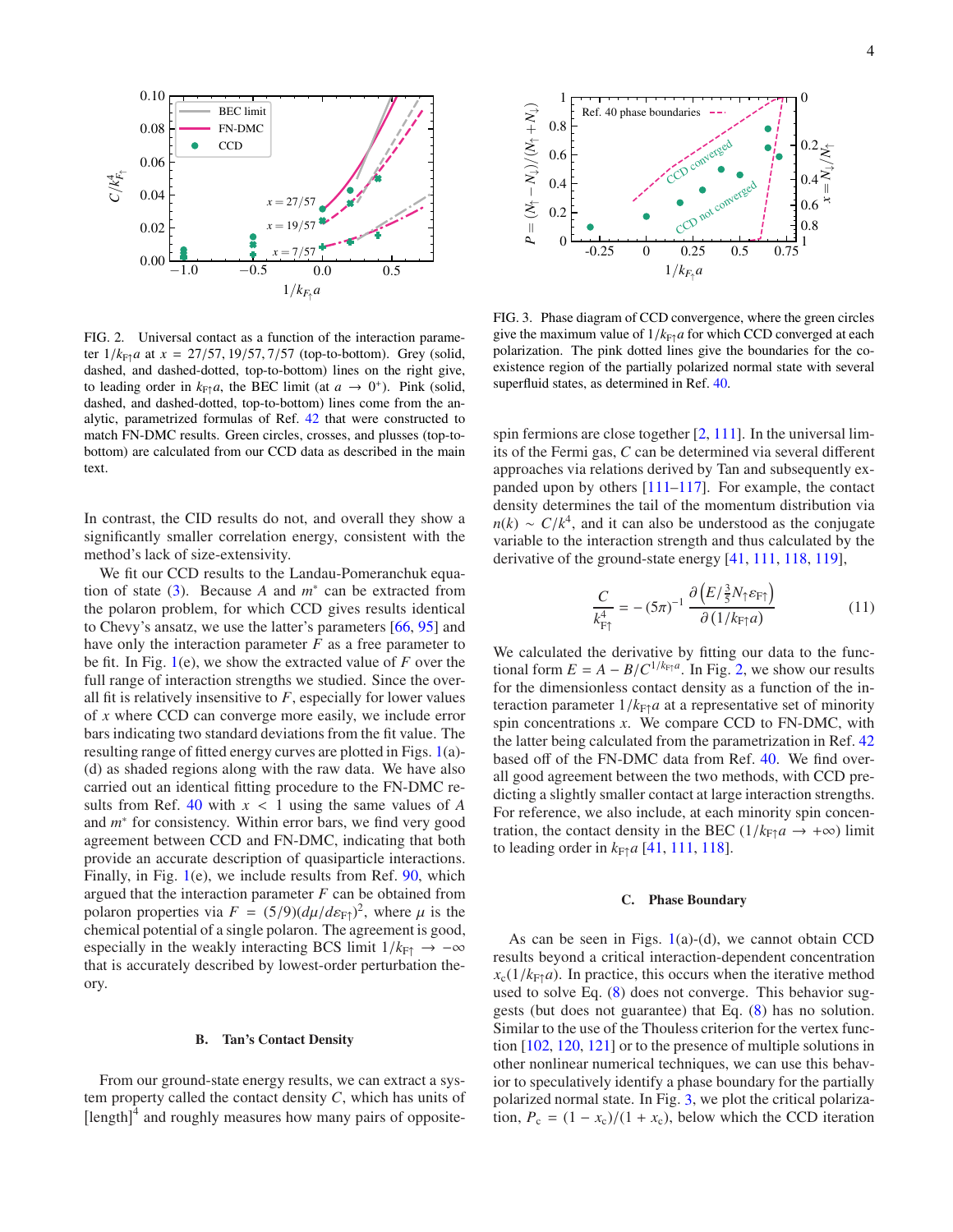does not converge for a system of fixed size,  $N_k = 1000$ . It is known from previous works [\[9,](#page-4-5) [10,](#page-4-6) [40,](#page-5-7) [44,](#page-5-31) [49\]](#page-5-4) that with increasing interaction strength, the partially polarized normal state undergoes a first-order phase transition to a region of coexistence with a superfluid state. At a subsequent secondorder phase transition, the coexisting partially polarized normal state evolves into a coexisting fully polarized normal state. These two phase boundaries (determined in previous work) are also plotted in Fig. [3.](#page-3-1) For large polarizations, the CCD convergence boundary is in good agreement with these phase boundaries. At smaller polarizations, we see that the CCD iterations fail to converge in the region of coexistence of normal and superfluid states. Fuller insight into the phase diagram would require a CCD study of the partially and fully polarized superfluid phases, as performed via FN-DMC in Ref. [40](#page-5-7).

## <span id="page-4-3"></span>IV. CONCLUSION

To summarize, we have introduced coupled-cluster theory as a promising computational method for the study of dilute Fermi gases. We have established the performance of coupled-cluster theory with double excitations (CCD) for the normal state of polarized three-dimensional gases at a range of interaction strengths.

Our promising findings motivate a large number of future studies enabled by the power and generality of the CC framework. In particular, CC theory can be systematically improved by increasing the number of excitations considered. It can be used to calculate one- and two-particle Green's functions directly on the real frequency axis [\[122](#page-6-19)[–129](#page-6-20)], as done recently for the uniform electron gas with long-range, repulsive Coulomb interactions [\[130,](#page-6-21) [131\]](#page-6-22). This straightforward access to dynamical response functions should be contrasted with that of most QMC methods, which require analytic continuation. CC methods can also be applied to nonuniform systems, precluding the local density approximation for trapped gases, as well as at nonzero temperature [\[132](#page-6-23)[–137\]](#page-6-24) and in non-equilibrium settings [\[138](#page-6-25)[–140\]](#page-6-26). Lastly and perhaps most importantly, CC theory can be formulated with respect to a BCS reference wavefunction, as opposed to the normal Fermi sea wavefunction used here, allowing a more accurate study of pairing and superfluidity [\[141](#page-6-27)[–146](#page-6-28)]. Work along all of these lines is currently in progress.

### V. DATA AVAILABILITY STATEMENT

The data that support the findings of this study are openly available at https://github.com/[jamescallahan7](https://github.com/jamescallahan7/jmc_js_tcb_2022)/jmc.js\_tcb\_2022.

## ACKNOWLEDGMENTS

We thank Félix Werner for helpful discussions. J.M.C. was supported by the Department of Defense (DoD) through the National Defense Science & Engineering Graduate (ND-SEG) Fellowship Program. J.S. acknowledges support from the National Science Foundation (NSF) Materials Research Science and Engineering Centers (MRSEC) program through Columbia University in the Center for Precision Assembly of Superstratic and Superatomic Solids under Grant No. DMR-1420634. J.S. also acknowledges the hospitality of the Center for Computational Quantum Physics (CCQ) at the Flatiron Institute. We acknowledge computing resources from Columbia University's Shared Research Computing Facility project, which is supported by NIH Research Facility Improvement Grant 1G20RR030893-01, and associated funds from the New York State Empire State Development, Division of Science Technology and Innovation (NYSTAR) Contract C090171, both awarded April 15, 2010. The Flatiron Institute is a division of the Simons Foundation.

- <span id="page-4-0"></span>[1] S. Giorgini, L. P. Pitaevskii, and S. Stringari, Rev. Mod. Phys. 80, 1215 (2008)[.](http://dx.doi.org/10.1103/RevModPhys.80.1215)
- <span id="page-4-4"></span>[2] M. Randeria and E. Taylor, Annu. Rev. Condens. Matter Phys. 5, 209 (2014).
- [3] P. Massignan, M. Zaccanti, and G. M. Bruun, Reports Prog. Phys. 77, 034401 (2014).
- <span id="page-4-1"></span>[4] M. W. Zwierlein, in *[Nov. Superfluids](http://dx.doi.org/ 10.1093/acprof:oso/9780198719267.003.0007)*, Vol. 2 (Oxford University Press, 2014) pp. 269–422.
- <span id="page-4-2"></span>[5] J. Kinast, S. L. Hemmer, M. E. Gehm, A. Turlapov, and J. E. Thomas, Phys. Rev. Lett. 92[, 150402 \(2004\).](http://dx.doi.org/ 10.1103/PhysRevLett.92.150402)
- [6] J. Kinast, A. Turlapov, and J. E. Thomas, Phys. Rev. Lett. 94, 170404 (2005).
- [7] M. W. Zwierlein, J. R. Abo-Shaeer, A. Schirotzek, C. H. Schunck, and W. Ketterle, Nature 435[, 1047 \(2005\).](http://dx.doi.org/10.1038/nature03858)
- [8] M. W. Zwierlein, A. Schirotzek, C. H. Schunck, and W. Ketterle, Science 311[, 492 \(2006\).](http://dx.doi.org/10.1126/science.1122318)
- <span id="page-4-5"></span>[9] Y. Shin, M. W. Zwierlein, C. H. Schunck, A. Schirotzek, and W. Ketterle, Phys. Rev. Lett. 97[, 030401 \(2006\).](http://dx.doi.org/ 10.1103/PhysRevLett.97.030401)
- <span id="page-4-6"></span>[10] G. B. Partridge, W. Li, R. I. Kamar, Y.-a. Liao, and R. G. Hulet, Science 314[, 54 \(2006\).](http://dx.doi.org/ 10.1126/science.1130697)
- [11] Y.-i. Shin, C. H. Schunck, A. Schirotzek, and W. Ketterle, Nature 451[, 689 \(2008\).](http://dx.doi.org/10.1038/nature06473)
- [12] M. Horikoshi, S. Nakajima, M. Ueda, and T. Mukaiyama, Science 327[, 442 \(2010\).](http://dx.doi.org/ 10.1126/science.1183012)
- [13] S. Riedl, E. R. Sánchez Guajardo, C. Kohstall, J. Hecker Denschlag, and R. Grimm, New J. Phys. 13[, 035003 \(2011\).](http://dx.doi.org/ 10.1088/1367-2630/13/3/035003)
- [14] M. J. H. Ku, A. T. Sommer, L. W. Cheuk, and M. W. Zwierlein, Science 335[, 563 \(2012\).](http://dx.doi.org/10.1126/science.1214987)
- [15] K. Levin and R. Hulet, in *Contemp. Concepts Condens. Matter Sci.*, Vol. 5 (Elsevier B.V., 2012) pp. 69–94.
- [16] K. Fenech, P. Dyke, T. Peppler, M. G. Lingham, S. Hoinka, H. Hu, and C. J. Vale, Phys. Rev. Lett. 116[, 045302 \(2016\).](http://dx.doi.org/10.1103/PhysRevLett.116.045302)
- [17] B. Mukherjee, Z. Yan, P. B. Patel, Z. Hadzibabic, T. Yefsah, J. Struck, and M. W. Zwierlein, Phys. Rev. Lett. 118, 123401 (2017).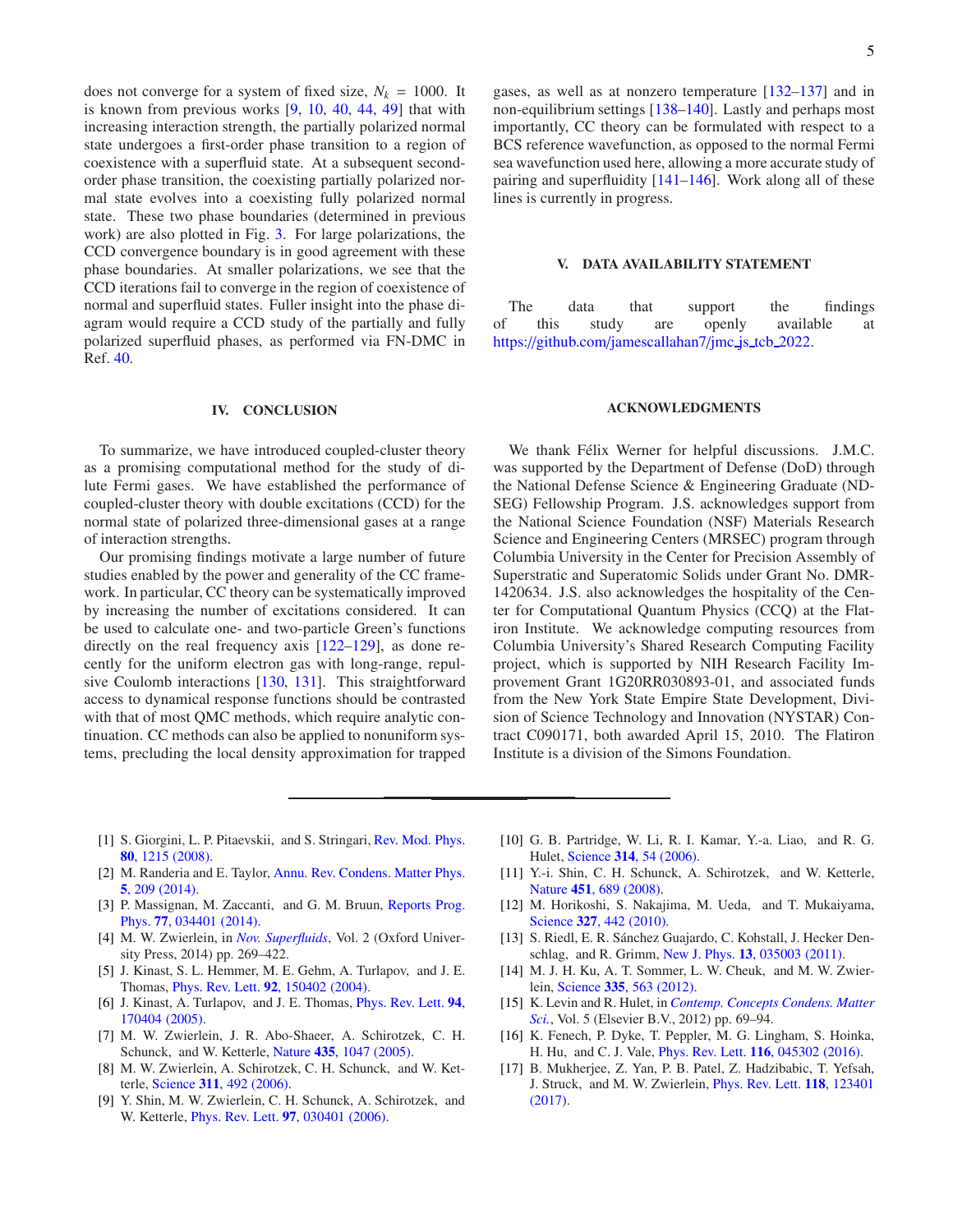- [18] C. Carcy, S. Hoinka, M. G. Lingham, P. Dyke, C. C. N. Kuhn, H. Hu, and C. J. Vale, Phys. Rev. Lett. 122[, 203401 \(2019\).](http://dx.doi.org/ 10.1103/PhysRevLett.122.203401)
- <span id="page-5-0"></span>[19] L. Sobirey, N. Luick, M. Bohlen, H. Biss, H. Moritz, and T. Lompe, Science 372[, 844 \(2021\).](http://dx.doi.org/ 10.1126/science.abc8793)
- <span id="page-5-1"></span>[20] M. Gr[einer, C. A. Regal, and D. S. Jin,](http://dx.doi.org/10.1038/nature02199) Nature 426, 537 (2003).
- [21] M. W. Zwierlein, C. A. Stan, C. H. Schunck, S. M. F. Raupach, S. Gupta, Z. Hadzibabic, and W. Ketterle, Phys. Rev. Lett. 91, 250401 (2003)[.](http://dx.doi.org/ 10.1103/PhysRevLett.91.250401)
- [22] G. B. Partridge, K. E. Strecker, R. I. Kamar, M. W. Jack, and R. G. Hulet, Phys. Rev. Lett. 95[, 020404 \(2005\).](http://dx.doi.org/10.1103/PhysRevLett.95.020404)
- [23] M. Bartenstein, A. Altmeyer, S. Riedl, S. Jochim, C. Chin, J. H. Denschlag, and R. Grimm, Phys. Rev. Lett. 92, 203201 (2004).
- [24] C. A. Regal, M. Greiner, and D. S. Jin, *Phys. Rev. Lett.* 92, 040403 (2004).
- [25] M. W. Zwierlein, C. A. Stan, C. H. Schunck, S. M. F. Raupach, A. J. Kerman, and W. Ketterle, Phys. Rev. Lett. 92, 120403 (2004).
- [26] T. Bourdel, L. Khaykovich, J. Cubizolles, J. Zhang, F. Chevy, M. Teichmann, L. Tarruell, S. J. J. M. F. Kokkelmans, and C. Salomon, Phys. Rev. Lett. 93[, 050401 \(2004\).](http://dx.doi.org/ 10.1103/PhysRevLett.93.050401)
- [27] M. W. Zwierlein, C. H. Schunck, A. Schirotzek, and W. Ketterle, Nature 442[, 54 \(2006\).](http://dx.doi.org/10.1038/nature04936)
- [28] I. Bloch, J. Dalibard, and W. Zwerger, Rev. Mod. Phys. 80, 885 (2008).
- [29] J. T. Stewart, J. P. Gaebler, and D. S. Jin, Nature 454, 744 (2008).
- [30] A. Schirotzek, C.-H. Wu, A. Sommer, and M. W. Zwierlein, Phys. Rev. Lett. 102[, 230402 \(2009\).](http://dx.doi.org/ 10.1103/PhysRevLett.102.230402)
- [31] N. Navon, S. Nascimbene, F. Chevy, and C. Salomon, Science 328, 729 (2010).
- [32] M. Feld, B. Fröhlich, E. Vogt, M. Koschorreck, and M. Köhl, Nature 480[, 75 \(2011\).](http://dx.doi.org/10.1038/nature10627)
- [33] I. Bloch, J. Dalibard, and S. Nascimbène, Nat. Phys. 8, 267 (2012).
- [34] A. T. Sommer, L. W. Cheuk, M. J. H. Ku, W. S. Bakr, and M. W. Zwierlein, Phys. Rev. Lett. 108[, 045302 \(2012\).](http://dx.doi.org/ 10.1103/PhysRevLett.108.045302)
- [35] M. Koschorreck, D. Pertot, E. Vogt, B. Fröhlich, M. Feld, and M. Köhl, Nature 485[, 619 \(2012\).](http://dx.doi.org/ 10.1038/nature11151)
- [36] G. C. Strinati, P. Pieri, G. Röpke, P. Schuck, and M. Urban, [Phys. Rep.](http://dx.doi.org/ 10.1016/j.physrep.2018.02.004) 738, 1 (2018).
- <span id="page-5-2"></span>[37] G. Ness, C. Shkedrov, Y. Florshaim, O. K. Diessel, J. von Milczewski, R. Schmidt, and Y. Sagi, Phys. Rev. X 10, 041019 (2020).
- <span id="page-5-3"></span>[38] A. Bulgac and M. M. Forbes, *Phys. Rev. A* **75**[, 031605 \(2007\).](http://dx.doi.org/10.1103/PhysRevA.75.031605)
- [39] A. Schirotzek, Y.-i. Shin, C. H. Schunck, and W. Ketterle, Phys. Rev. Lett. 101[, 140403 \(2008\).](http://dx.doi.org/10.1103/PhysRevLett.101.140403)
- <span id="page-5-7"></span>[40] S. Pilati and S. Giorgini, *Phys. Rev. Lett.* **100**[, 030401 \(2008\).](http://dx.doi.org/10.1103/PhysRevLett.100.030401)
- <span id="page-5-30"></span>[41] M. Punk, P. T. Dumitrescu, and W. Zwerger, *Phys. Rev. A* 80, 053605 (2009).
- <span id="page-5-29"></span>[42] G. Bertaina and S. Giorgini, Phys. Rev. A 79[, 013616 \(2009\).](http://dx.doi.org/10.1103/PhysRevA.79.013616)
- [43] F. Chevy and C. Mora, [Reports Prog. Phys.](http://dx.doi.org/10.1088/0034-4885/73/11/112401) 73, 112401 (2010).
- <span id="page-5-31"></span>[44] L. Radzihovsky and D. E. Sheehy, Reports Prog. Phys. **73**, 076501 (2010).
- [45] A. Gezerlis and R. Sharma, *Phys. Rev. C* **85**[, 015806 \(2012\).](http://dx.doi.org/10.1103/PhysRevC.85.015806)
- [46] M. G. Ries, A. N. Wenz, G. Zürn, L. Bayha, I. Boettcher, D. Kedar, P. A. Murthy, M. Neidig, T. Lompe, and S. Jochim, Phys. Rev. Lett. 114[, 230401 \(2015\).](http://dx.doi.org/ 10.1103/PhysRevLett.114.230401)
- [47] E. J. Mueller, [Reports Prog. Phys.](http://dx.doi.org/10.1088/1361-6633/aa7e53) **80**, 104401 (2017).
- [48] H. Caldas, [J. Phys. B At. Mol. Opt.](http://dx.doi.org/10.1088/1361-6455/ab7078) 53, 085301 (2020).
- <span id="page-5-4"></span>[49] M. M. Parish, H. S. Adlong, W. E. Liu, and J. Levinsen, Phys. Rev. A 103, 023312 (2021).
- <span id="page-5-5"></span>[50] T.-L. Ho, *Phys. Rev. Lett.* **92**[, 090402 \(2004\).](http://dx.doi.org/10.1103/PhysRevLett.92.090402)
- <span id="page-5-6"></span>[51] S. Nascimbène, N. Navon, K. J. Jiang, F. Chevy, and C. Salomon, Nature 463[, 1057 \(2010\).](http://dx.doi.org/ 10.1038/nature08814)
- <span id="page-5-8"></span>[52] C. Lobo, A. Recati, S. Giorgini, and S. Stringari, *Phys. Rev.* Lett. 97, 200403 (2006).
- [53] G. Bertaina and S. Giorgini, *Phys. Rev. Lett.* **106**, 110403 (2011).
- [54] G. E. Astrakharchik, J. Boronat, E. Krotscheck, and T. Lichtenegger, [J. Phys. Conf. Ser.](http://dx.doi.org/10.1088/1742-6596/529/1/012009) 529, 012009 (2014).
- [55] A. Galea, H. Dawkins, S. Gandolfi, and A. Gezerlis, *Phys.* Rev. A 93, 023602 (2016).
- [56] A. Galea, T. Zielinski, S. Gandolfi, and A. Gezerlis, J. Low Temp. Phys. **189**, 451 (2017).
- <span id="page-5-9"></span>[57] L. M. Schonenberg, P. C. Verpoort, and G. J. Conduit, *Phys.* Rev. A 96, 023619 (2017).
- <span id="page-5-10"></span>[58] J. Carlson, S. Gandolfi, K. E. Schmidt, and S. Zhang, *Phys.* Rev. A 84, 061602 (2011).
- [59] H. Shi, S. Chiesa, and S. Zhang, *Phys. Rev. A* **92**, 033603 (2015).
- [60] S. Bour, D. Lee, H.-W. Hammer, and U.-G. Meißner, Phys. Rev. Lett. 115, 185301 (2015)[.](http://dx.doi.org/10.1103/PhysRevLett.115.185301)
- [61] E. Vitali, H. Shi, M. Qin, and S. Zhang, Phys. Rev. A 96, 061601 (2017)[.](http://dx.doi.org/ 10.1103/PhysRevA.96.061601)
- [62] S. Jensen, C. N. Gilbreth, and Y. Alhassid, Phys. Rev. Lett. 124, 090604 (2020)[.](http://dx.doi.org/10.1103/PhysRevLett.124.090604)
- <span id="page-5-11"></span>[63] S. Jensen, C. N. Gilbreth, and Y. Alhassid, Phys. Rev. Lett. 125, 043402 (2020).
- <span id="page-5-12"></span>[64] N. Prokof'ev and B. Svistunov, Phys. Rev. B 77, 020408 (2008).
- [65] E. Burovski, E. Kozik, N. Prokof'ev, B. Svistunov, and M. Troyer, Phys. Rev. Lett. 101[, 090402 \(2008\).](http://dx.doi.org/ 10.1103/PhysRevLett.101.090402)
- <span id="page-5-26"></span>[66] J. Vlietinck, J. Ryckebusch, and K. Van Houcke, Phys. Rev. B 87, 115133 (2013).
- [67] P. Kroiss and L. Pollet, *Phys. Rev. B* 90[, 104510 \(2014\).](http://dx.doi.org/10.1103/PhysRevB.90.104510)
- [68] P. Kroiss and L. Pollet, *Phys. Rev. B* 91[, 144507 \(2015\).](http://dx.doi.org/10.1103/PhysRevB.91.144507)
- [69] O. Goulko, A. S. Mishchenko, N. Prokof'ev, and B. Svistunov, Phys. Rev. A 94[, 051605 \(2016\).](http://dx.doi.org/10.1103/PhysRevA.94.051605)
- [70] K. Van Houcke, F. Werner, T. Ohgoe, N. V. Prokof'ev, and B. V. Svistunov, Phys. Rev. B 99[, 035140 \(2019\).](http://dx.doi.org/ 10.1103/PhysRevB.99.035140)
- <span id="page-5-13"></span>[71] K. Van Houcke, F. Werner, and R. Rossi, *Phys. Rev. B* 101, 045134 (2020).
- <span id="page-5-14"></span>[72] S. Y. Chang, V. R. Pandharipande, J. Carlson, and K. E. Schmidt, Phys. Rev. A 70[, 043602 \(2004\).](http://dx.doi.org/10.1103/PhysRevA.70.043602)
- [73] M. Kolodrubetz and B. K. Clark, *Phys. Rev. B* 86, 075109 (2012)[.](http://dx.doi.org/10.1103/PhysRevB.86.075109)
- <span id="page-5-15"></span>[74] E. R. Anderson and J. E. Drut, *Phys. Rev. Lett.* **115**, 115301 (2015)[.](http://dx.doi.org/10.1103/PhysRevLett.115.115301)
- <span id="page-5-16"></span>[75] R. F. Bishop, [Theor. Chim. Acta](http://dx.doi.org/10.1007/BF01119617) **80**, 95 (1991).
- <span id="page-5-17"></span>[76] F. Coester and H. Kümmel, Nucl. Phys. 17[, 477 \(1960\).](http://dx.doi.org/10.1016/0029-5582(60)90140-1)
- <span id="page-5-18"></span>[77] G. Hagen, T. Papenbrock, M. Hjorth-Jensen, and D. J. Dean, [Reports Prog. Phys.](http://dx.doi.org/10.1088/0034-4885/77/9/096302) 77, 096302 (2014).
- <span id="page-5-19"></span>[78] T. D. Crawford and H. F. Schaefer, in *[Rev. Comp. Ch.](http://dx.doi.org/10.1002/9780470125915.ch2)*, Vol. 14 (2000) pp. 33–136.
- <span id="page-5-27"></span>[79] R. J. Bartlett and M. Musiał, [Rev. Mod. Phys.](http://dx.doi.org/10.1103/RevModPhys.79.291) 79, 291 (2007).
- <span id="page-5-20"></span>[80] I. Shavitt and R. J. Bartlett, *Many-body methods in chemistry and physics: MBPT and c[oupled-cluster theory](http://dx.doi.org/10.1017/CBO9780511596834)* (Cambridge University Press, Cambridge, 2009).
- <span id="page-5-21"></span>[81] I. Y. Zhang and A. Grüneis, [Front. Mater.](http://dx.doi.org/10.3389/fmats.2019.00123) 6, 123 (2019).
- <span id="page-5-22"></span>[82] R. Bishop, [Ann. Phys. \(N. Y\).](http://dx.doi.org/10.1016/0003-4916(73)90411-9) 77, 106 (1973).
- <span id="page-5-28"></span>[83] A. L. Fetter and J. D. Walecka, *Quantum Theory of Many-Particle Systems* (Dover Publications, 2003).
- <span id="page-5-23"></span>[84] J. J. Shepherd, T. M. Henderson, and G. E. Scuseria, J. Chem. Phys. 140, 124102 (2014).
- <span id="page-5-24"></span>[85] F. Chevy, *Phys. Rev. A* **74**[, 063628 \(2006\).](http://dx.doi.org/10.1103/PhysRevA.74.063628)
- <span id="page-5-25"></span>[86] C. Mora and Y. Castin, *Phys. Rev. A* **67**[, 053615 \(2003\).](http://dx.doi.org/10.1103/PhysRevA.67.053615)